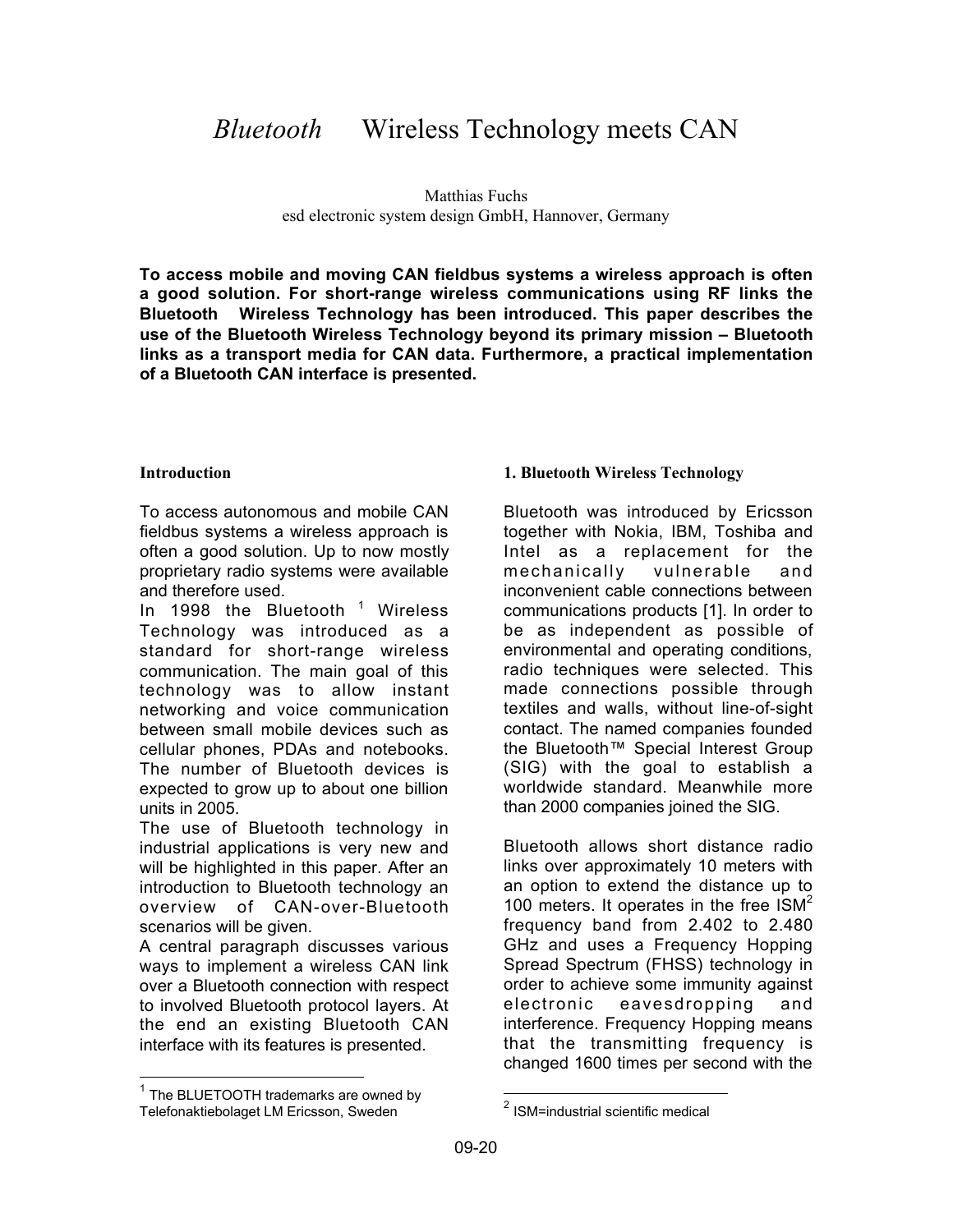result that the data traffic is divided into time slots of 625 s. The signaling speed is always 1 Mbit/s.



**Figure 1 - Topology**



**Figure 2 – Bluetooth Protocol Stack**

Bluetooth devices are capable of setting up small wireless networks – so-called *piconets* – with other devices that are inrange. Each piconet consists of one master and up to seven slaves (figure 1). The simplest form of a piconet is a point-to-point connection between a master and a single slave. The master of a piconet controls the joining slaves and specifies the hopping sequence. All communication only takes place between the master and a single slave at a time since there is no broadcast mechanism for application data

available inside a piconet. Moreover, inter-slave communication is not possible. The master-slave .<br>communication follows a TDD<sup>3</sup> scheme. where the master starts its transmission every even and one of the slaves every odd time slot (figure 3).



**Figure 3 – TDD with ACL/SCO packets**

Bluetooth also defines a topology of overlapping piconets – this is called *scatternet*. Some devices in a scatternet scenario participate in more than one piconet. Most of today's Bluetooth implementations are not capable of building scatternets.

Figure 2 shows the simplified Bluetooth protocol stack. It can be seen as two parts: Bluetooth radio (physical layer), Baseband and Link Manager are implemented into Bluetooth chipsets.

The Bluetooth baseband provides two different types of links: *Asynchronous ConnectionLess* (ACL) and *Synchronous Connection Oriented* (SCO) links. The latter are intended for constant bit rate and low latency voice connections. Therefore SCO data is normally not passed to higher layers, but directly injected into the baseband layer. Equidistant time slots will be reserved for SCO connections to guarantee the constant bit rate.

A piconet's master can keep up to three SCO connections at a time. Each connection offers a constant bit rate of 64kbit/s. Since voice channels are intended for telephony applications, normally no error correction is needed.

 $3$  TDD = Time Division Duplex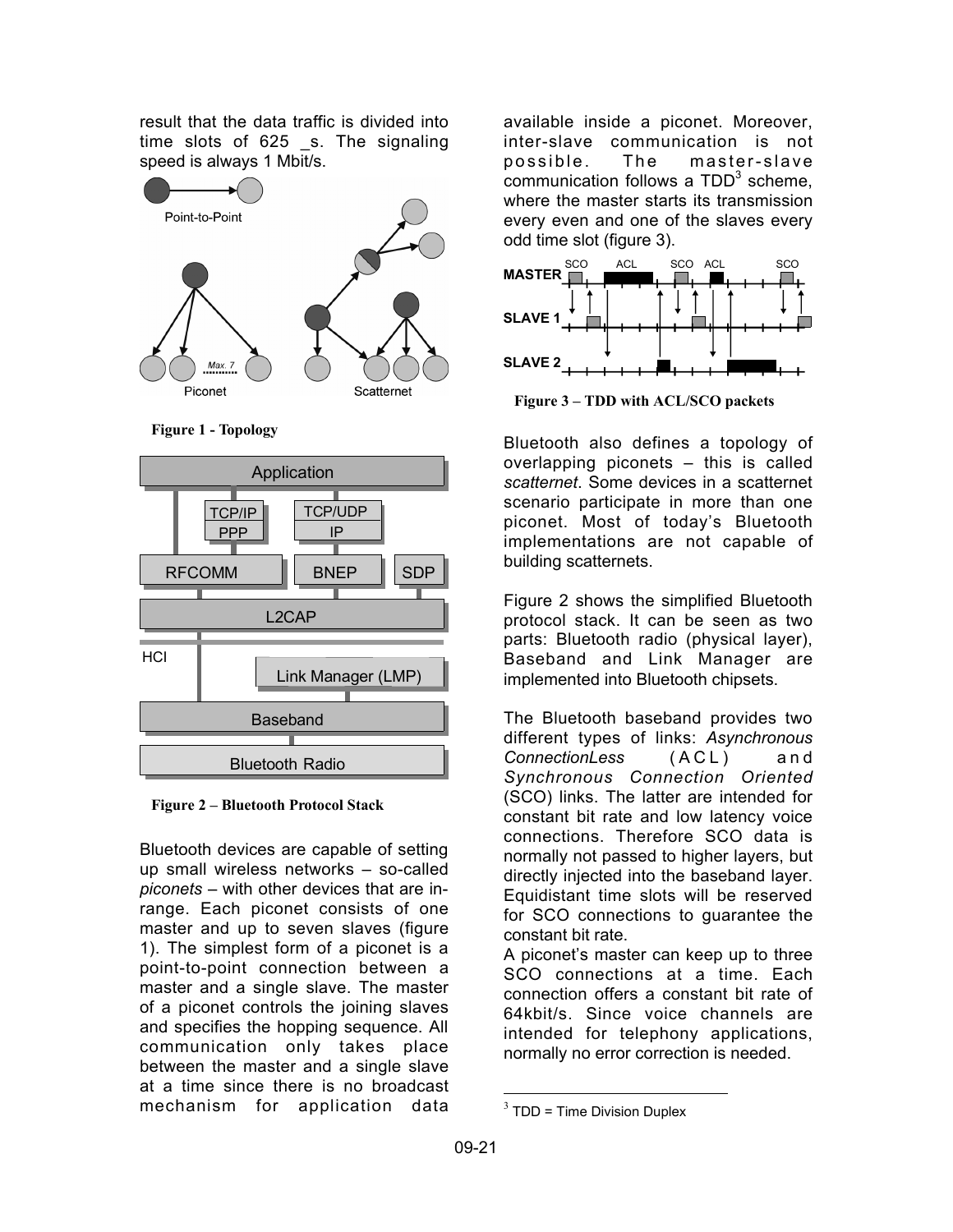It is possible to bundle two or all three SCO channels and to use the extra bandwidth for  $\text{FEC}^4$  data.

*ACL links* were introduced for all kind of data communications with a best-effort approach. All remaining time slots are used for this kind of link. ACL packets contain a checksum (CRC) and are retransmitted automatically from the baseband layer when an error has been detected.

The baseband can also communicate using special packet types that last for three (figure 3) or five time slots. The use of different packet types results in various maximum data rates for data communication:

- 1.) 5-slot-packets in both directions results in a symmetrical 444kbit/s full-duplex connection.
- 2.) 5-slot-packets in one direction, while single-slot-packets in the other direction results in a 723kbit/s versus 57kbit/s asymmetrical connection.

The upper Bluetooth protocol stack is mostly implemented on a host CPU. Communication between the lower stack and the host CPU is done through the *Host Controller Interface* (HCI) that in most cases is implemented though an interface like a serial UART or USB.

The lowest upper-stack protocol is *L2CAP<sup>5</sup>* , a multiplexing, segmentation and reassembly protocol for higher layers. It transmits and receives data from L2CAP instances of other connected Bluetooth devices.

The presence of the protocols above L2CAP strongly depends on the Bluetooth device type and its supported profiles. Therefore some of them are optional. For further discussion they are shortly described:

*RFCOMM6* provides virtual serial ports to further upper layer protocols or to an application. These ports are transparently connected to ports on remote Bluetooth devices.

*BNEP<sup>7</sup>* is one of the newest Bluetooth protocols. It is used for Bluetooth networking applications and replaces physical Ethernet hardware. The BNEP defines a method to transport common networking protocols over Bluetooth media. It encapsulates packets from various networking protocols, which are directly transported over the Bluetooth L2CAP protocol.

The first versions of the Bluetooth specification made use of a higher layered approach for networking over  $B$ luetooth.  $IP^8$  applications should use PPP-over-RFCOMM (see figure 2). But that solution results in a huge protocol overhead and a bad throughput.

*SDP<sup>9</sup>* is used to discover services and characteristics that are offered by Bluetooth devices. It is not directly involved in data exchange, but it is very important in order to setup any data exchange.

In addition to the used protocols the Bluetooth specification defines *"profiles".* Profiles specify the use of the Bluetooth protocols for different devices. Some of the defined profiles are "LAN access" (used for wireless access to local area networks), "Dial-Up networking" (defines Bluetooth modem-emulation to setup dial-up connections) and the "serial port profile" that defines how to setup generic virtual serial connections for miscellaneous applications.

 $4$  FEC = Forward Error Correction

 $<sup>5</sup>$  Logical Link Control and Adaptation Protocol</sup>

 $6$  RFCOMM = Radio Frequency COMMunication

 $7$  BNEP = Bluetooth Network Encapsulation Protocol

<sup>8</sup> IP = Internet Protocol

 $9$  SDP = Service discovery Protocol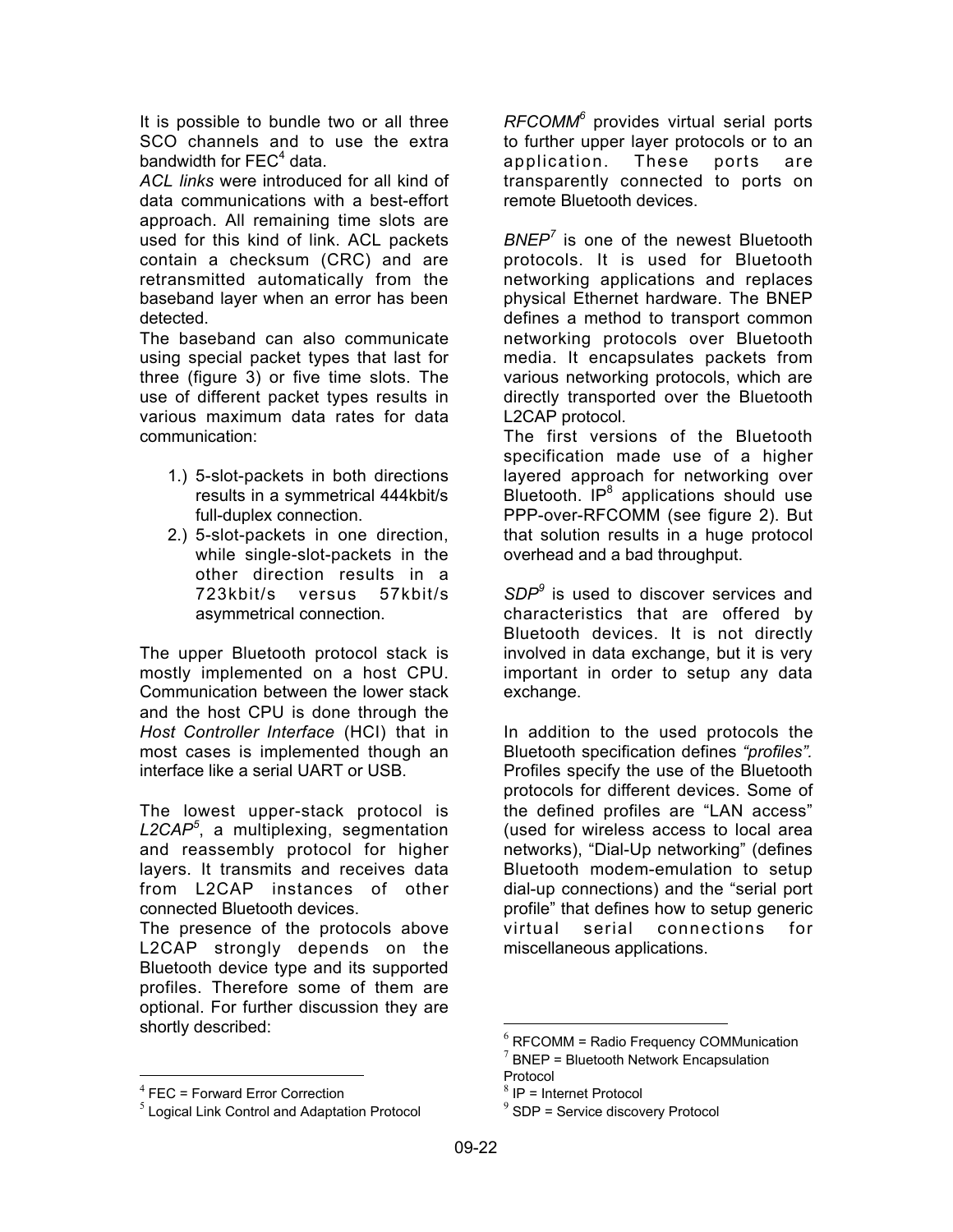### **2. CAN-over-Bluetooth Scenarios**

There are many practical applications where CAN messages need to be transmitted over short distances and where cable connections are either impossible or unwanted.

An example is the moving arm of an industrial robot in a production line. Sensors and activators in this system need to communicate to their environment through CAN. A wireless CAN link removes the need for a cable connection between moving and fixed parts of this system.

A special advantage of the Bluetooth Wireless Technology can be seen in the way Bluetooth devices can start to communicate. Bluetooth nodes only need to get in range. The devices will discover each other and connections can be setup automatically, without any user interaction.

This behavior can be used for autonomous systems in CAN-controlled environments.



**Figure 4 -** Bluetooth CAN Gateway

Further applications can be seen in service situations. A CAN network sometimes needs to be analysed by service staff. Instead of a direct connection between the CAN system and the CAN analyzer, a wireless approach should be considered. Therefore a special Bluetooth-equipped CAN node must be present on the bus. The service tool (analyzer) could consist of a simple PDA with a Bluetooth interface and special analyzer software.



**Figure 5 -** Bluetooth CAN Interface

The Bluetooth wireless CAN applications can be divided into two main categories:

- 1.) Wireless CAN-to-CAN bridging using Bluetooth CAN gateways. The goal is to connect two or more independent CAN networks through a Bluetooth link (figure 4).
- 2.) Wireless access to a CAN network using off-the-shelf Bluetooth-equipped products like PDAs or notebooks (figure 5).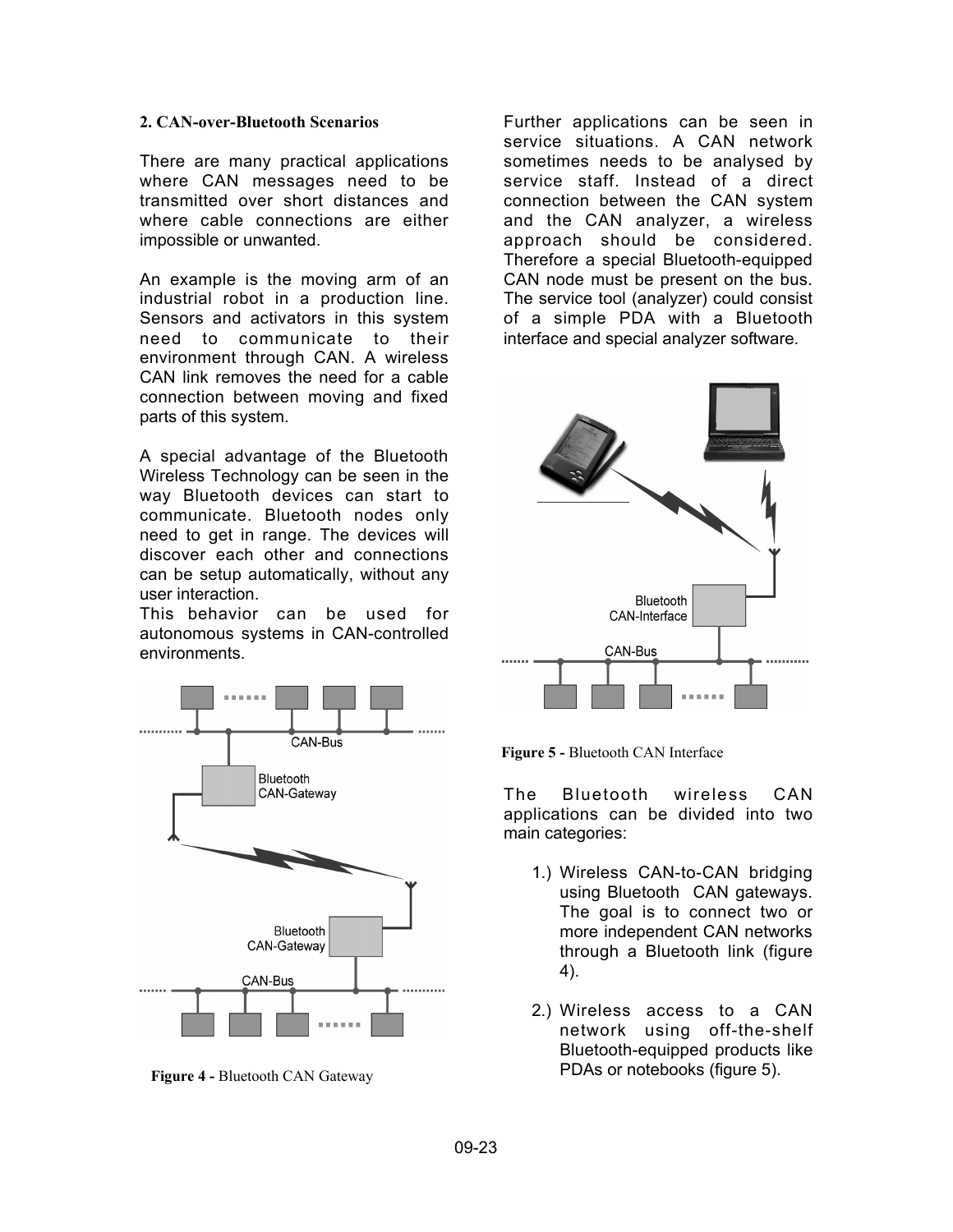### **3. Implementation Aspects**

This chapter gives an overview about implementation alternatives for CANover-Bluetooth. Especially the necessary protocols are discussed with respect to their applicability as transport layer for CAN messages.

The following approaches have in common that they are still compatible with the current Bluetooth specifications. That means that no new protocols are added to the protocol stack.

Depending on the Bluetooth protocol layer that is used for CAN communication across a Bluetooth link,

|                   | <b>Bluetooth Wireless Technology</b>                                                                                              | <b>CAN</b> – Controller Area Network                                                                                                                                                                                                                                                  |
|-------------------|-----------------------------------------------------------------------------------------------------------------------------------|---------------------------------------------------------------------------------------------------------------------------------------------------------------------------------------------------------------------------------------------------------------------------------------|
| signaling rate    | 1 Mbit/s                                                                                                                          | 10 kbit/s $-$ 1 Mbit/s                                                                                                                                                                                                                                                                |
| usable bit rate   | 723 kbit/s <-> 56 kbit/s, asymmetrical<br>444 kbit/s, symmetrical                                                                 | min. 577 kbit/s (message data,<br><b>CAN 2.0A)</b><br>max. 712 kbit/s (message data<br>$\overline{\phantom{0}}$<br>CAN 2.0A + identifier + length<br>info)<br>min. 489 kbit/s (message data,<br>CAN 2.0B)<br>max. 740 kbit/s (message data<br>CAN 2.0B + identifier + length<br>info) |
| Transmission      | Connection oriented / connectionless                                                                                              | Message oriented                                                                                                                                                                                                                                                                      |
| Addressing        | Bluetooth address (48 bit)                                                                                                        | Message identifier<br>(11 bit or 29 bit)                                                                                                                                                                                                                                              |
| Media access      | Time Division Duplex (TDD), Media<br>access is granted by piconet master                                                          | <b>CSMA/CA with priority</b>                                                                                                                                                                                                                                                          |
| Topology          | Star / tree (figure 1)                                                                                                            | <b>Bus</b>                                                                                                                                                                                                                                                                            |
| Network extension | 10 m (optional, 100 m)                                                                                                            | > 1 km                                                                                                                                                                                                                                                                                |
| Latency           | Predictable for SCO connections<br>(units of 1 or 2 timeslots)<br>Unpredictable for ACL because of<br>retransmissions in baseband | Predictable<br>Under 1 ms possible                                                                                                                                                                                                                                                    |

**Table 1 – Comparison between Bluetooth and CAN**

A glance to table 1 shows that mapping CAN fieldbus technology onto Bluetooth is only possible with restrictions. The Bluetooth bandwidth can be sufficient considering that a CAN system is normally not used at the top of its capacity. It must not be forgotten, that it is not sufficient to look at the net CAN data rates. To keep the CAN message characteristics, the identifier with 11 or 29 bit length also has to be transmitted.

A result of bandwidth consideration is, that CAN-over-Bluetooth primarily only makes sense in a point-to-point topology.

the CAN characteristics are more or less maintained.

Of course the best results can be achieved by some improvements to the Bluetooth radio or baseband layer. But such modifications would never fulfill the existing Bluetooth specification and are therefore not subject of this paper.

### **3.1 CAN-over-SCO-link**

This approach uses SCO links for CAN message transmission. Single or multiple queued CAN messages will be transmitted as payload of SCO packets.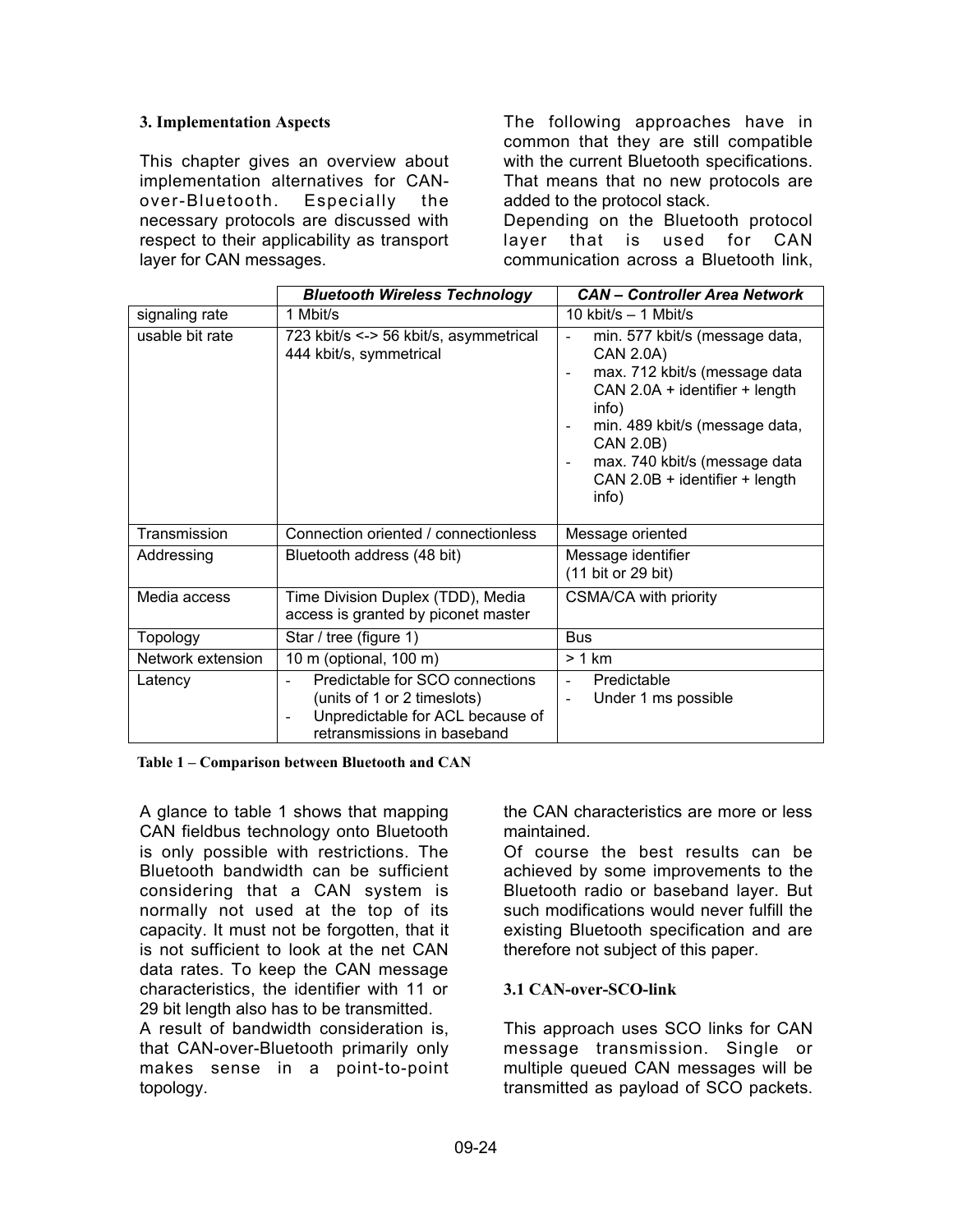The resulting pros and cons are as follows:

- + Predictable and guaranteed latency because of reserved time slots.
- + Simple protocol stack: Only the lower protocol stack is required for CAN data transmission. The upper stack is only essential for SDP.
- Error detection and correction has to be done by the application and correction is only possible if FEC data is available (depends on the SCO connection type).
- Low bandwidth over SCO connections: A single SCO connection offers 64 kbit/s bandwidth; with up to three SCO connections 192 kbit/s are possible.
- A single SCO connection with 192 kbit/s or three 64kbit/s-connections use all available time slots. That means no additional Bluetooth communication is possible with the involved devices.

This approach is acceptable for Bluetooth CAN gateway applications since it offers the best results in latency. The lack of bandwidth must be considered, but should be acceptable for many applications.

All current Bluetooth profiles use ACL links for data communication. This implicates that a new Bluetooth profile for data transmission, especially realtime CAN data, over SCO connections must be specified. This is essential in order to be Bluetooth compatible.

### **3.2 CAN-over-BNEP**

CAN-over-BNEP uses the Bluetooth network encapsulation protocol as a base to transmit CAN messages over a Bluetooth connection.

**+** BNEP defines a generic way to transmit various types of packets of a Bluetooth connection. An extension for CAN messages is easily done.

- **+** The BNEP protocol overhead is very low (1 byte).
- The BNEP layer is situated above L2CAP, which adds additional 4 bytes L2CAP-overhead to each L2CAP packet.
- This approach brings the negative characteristic of data transfer over ACL-links: unpredictable latency due to an  $ARQ^{10}$  algorithm in the baseband.
- This approach requires some extension to the Bluetooth specification, because the CAN message transfer using BNEP packets is not specified so far.

## **3.3 Virtual Serial Ports (RFCOMM)**

The RFCOMM protocol is used by many Bluetooth profiles. For this reason it is also implemented in many Bluetooth devices. The virtual serial ports that are provided by RFCOMM are easy to use under many Bluetooth protocol stack implementations:

- **+** Highly compatible with other off-theshelf Bluetooth devices, because RFCOMM's virtual ports are always available.
- **+** Easy to implement and highly portable: The CAN-over-Bluetooth application only relies on a virtual serial port.
- Deterministic characteristics are as bad as for BNEP approach.
- High latency because all data must pass many lower protocols.

This approach strongly needs a method for CAN message framing into a serial byte stream, which will be transferred by RFCOMM. This encapsulation mechanism is essential for transmitting CAN messages over serial lines in order to detect message boundaries on the receiving side.

 $10$  ARQ = Automatic Repeat Request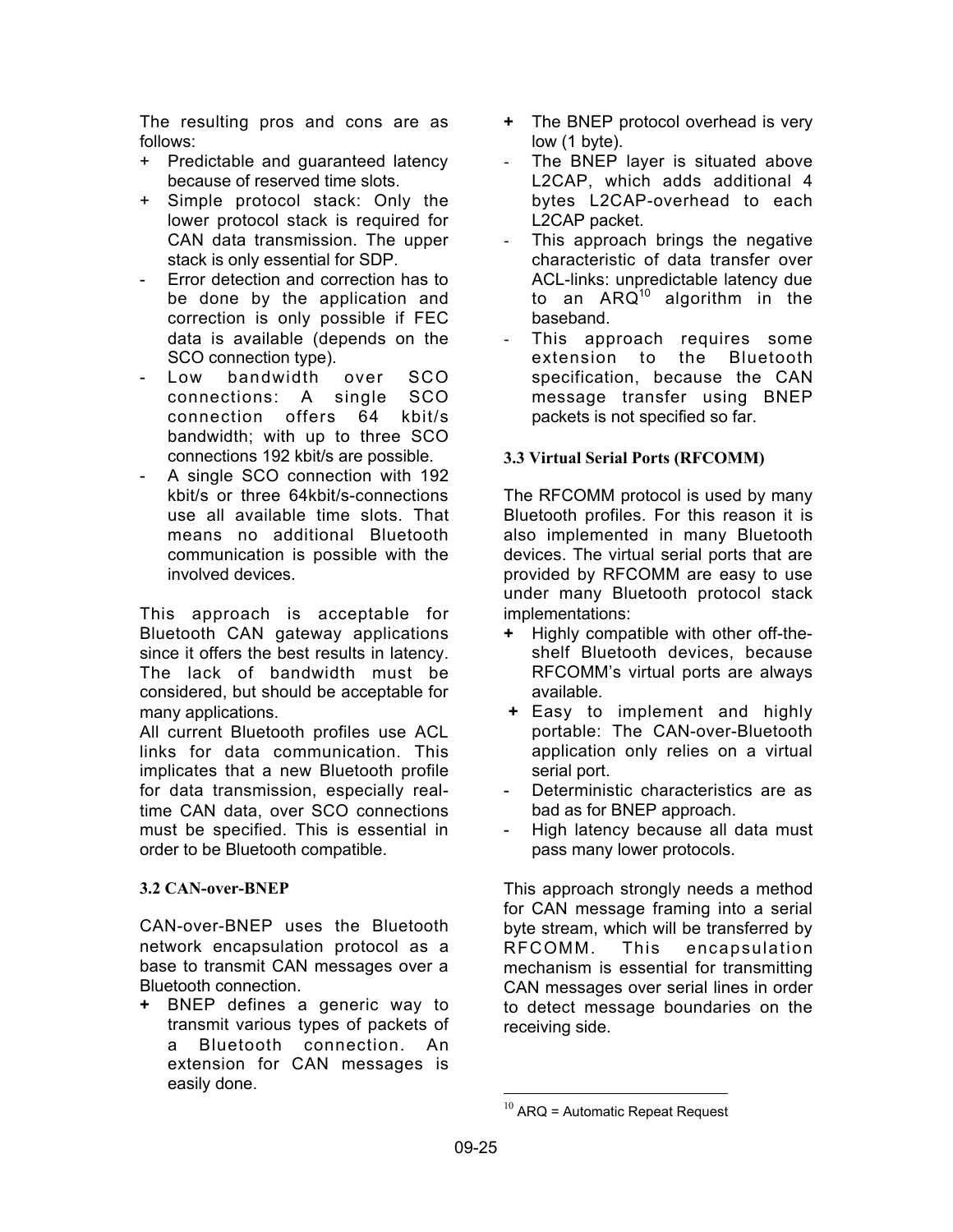### **4. A Practical Approach**

The expected growth of the Bluetooth market and its high potential for industrial applications motivated esd to develop a Bluetooth CAN-interface (figure 6) [5]. This section gives an overview about its features and the way the mentioned problems were solved.



**Figure 6 -** Bluetooth CAN-Interface

The device is based on an embedded PowerPC platform (PPC405CR, IBM [3]), an integrated Bluetooth module (ROK101007, Ericsson) and a CAN controller (SJA1000, Philips). The device can be powered by an external power-supply or by an internal battery, which allows several hours of mobile operation.

The esd Bluetooth CAN interface uses an embedded Linux as operating system. This decision was led by the fact that an open source Bluetooth protocol stack [4] is available. The device can be used for wireless CAN bridging or as mobile service tool to gain access to a CAN bus from a standard notebook or PDA that will be equipped off-the-shelf with a Bluetooth interface in the very near future.

The Bluetooh CAN-interface can be configured through an embedded web interface. The device implements the Bluetooth LAN access and dial-up networking profile to allow any Bluetooth

enabled device to access the web interface using a standard browser. In addition to configuration, a simple CAN access is possible through the web interface.

For high performance CAN-interfacefunctionality the Bluetooth CAN interface uses the RFCOMM approach (chapter 3.3) with a newly defined encapsulation packet format: *CANBT* (figure 7). Each packet consists of a 2-byte-header and up to 31 bytes of payload. A length field in the header defines the utilization of the payload field. The most important field in the header is called *COMMAND.* It is used to distinguish between different packet types.



 **Figure 7 – CANBT packet format**

Implemented packet types include:

- Transmission of CAN frames with or without acknowledge and with or without timestamp information
- Configuration of CAN baudrate
- Configuration of acceptance filter
- Status monitoring (heartbeat, CAN bus state, message buffer level)

The bandwidth problem is minimized by a huge buffer memory inside the device. This guarantees no lost CAN messages even on highly loaded CAN systems. Of course this buffering only makes sense for interfacing applications, where no hard real-time requirements exist. Moreover, the Bluetooth CAN interface implements a configurable local message filtering to reduce the needed bandwidth over the air link.